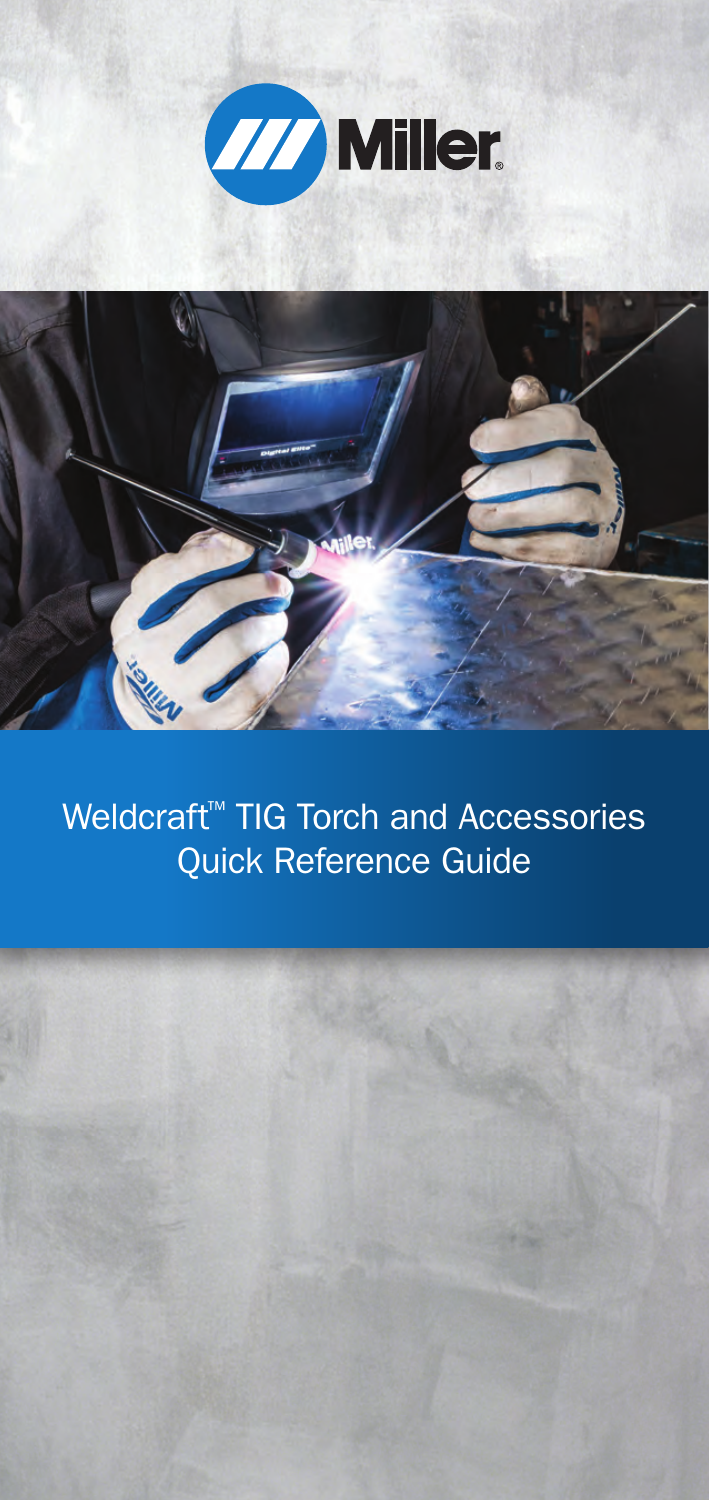

## Brand Consolidation

#### Focused on simplification

At Miller, we want to make it easier for you to find the equipment and accessories you need. Integrating Weldcraft<sup>™</sup> into the Miller brand enables us to offer you more TIG equipment and torch solutions, with the goal of ultimately creating a "one-stop shop" at Miller. Weldcraft is now the product line name, similar to Dynasty®, and has been fully transitioned under the Miller brand. We look forward to serving all your TIG needs with the highest quality products and the most innovative TIG welding system solutions.



#### Same great product. New Miller look.

Weldcraft is now Miller! You will receive the same high-quality, high-performing products. Brand changes include:

- 1. Weldcraft product packaging and labels are now Miller.
- 2. Weldcraft product markings have been transitioned to Miller.
- 3. Weldcraft torch colors have changed from red to black (excluding the Redhead™ Series).
- 4. New Weldcraft TIG torch literature and product Web pages will be available on MillerWelds.com.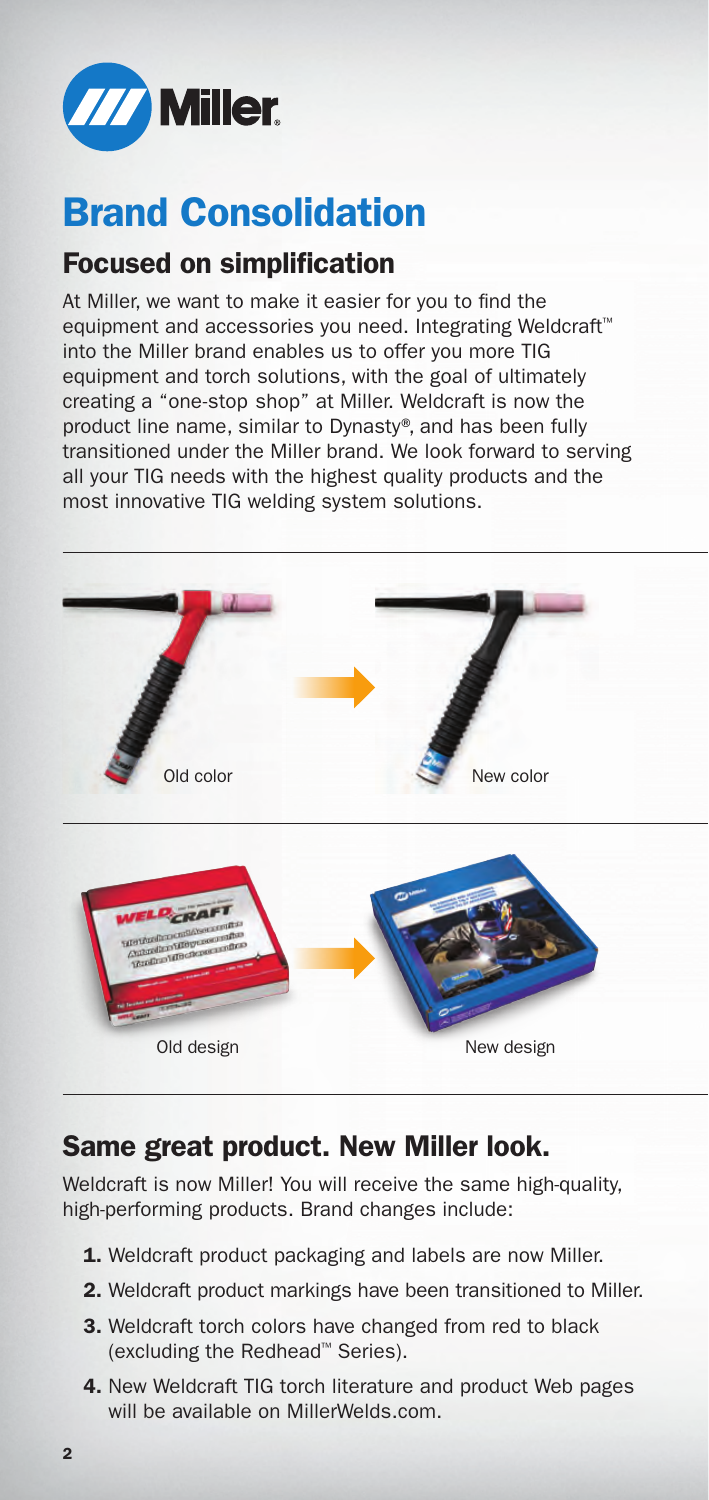*This reference guide will help you quickly understand the Weldcraft TIG torch product line and the exciting changes that Miller has to offer. Inside, you'll find:*

- New product line naming
- Air-cooled solutions
- Water-cooled solutions
- Specialty torch solutions
- Automation torch solutions
- Recommended products by application
- Tungsten product line
- New Web pages, located on MillerWelds.com

#### New product naming

The Weldcraft name will remain, but will be positioned as the TIG torches and accessories product line within the Miller brand.

| <b>Previous</b><br><b>Product</b><br><b>Name</b> | <b>New Product Name Breakdown</b>     | <b>New</b>                      |                                 |                               |
|--------------------------------------------------|---------------------------------------|---------------------------------|---------------------------------|-------------------------------|
|                                                  | Product<br>Line.<br><b>Descriptor</b> | Air $vs.$<br>Water-<br>Amperage | Featured<br>Label<br><b>Set</b> | <b>Product</b><br><b>Name</b> |
| WP-9FV                                           | Weldcraft                             | $A-125$                         | Flex Valve                      | Weldcraft<br>A-125 Flex Valve |
| <b>WP-17F</b>                                    | Weldcraft                             | A-150                           | Flex                            | Weldcraft<br>A-150 Flex       |
| WP-225                                           | Weldcraft                             | W-225                           | Modular                         | Weldcraft<br>W-225 Modular    |
|                                                  | Weldcraft                             | W-375                           | Super<br>$Cool**$               | Weldcraft<br>W-375 SC         |

*Note: New product line naming has been effective since November 2013.*

Defined above, the Weldcraft A-125 Flex Valve was previously referred to as the WP-9FV. The "A" signifies air-cooled and the "125" signifies an amperage of 125. You will also see the Weldcraft A-125 Flex Valve in the notation of Weldcraft A-125FV.

#### Feature set label key

There are a variety of torches within the different Weldcraft series. Use the table on the right to define the different feature set labels associated with each torch model.

| <b>Abbreviation</b> | <b>Feature Set</b><br><b>Label Description</b> |
|---------------------|------------------------------------------------|
| F                   | Flex                                           |
| Micro M             | Micro Medium                                   |
| Micro I             | Micro Long                                     |
| Modular             | Modular                                        |
| P                   | Pencil                                         |
| PSH                 | Positive Stop Handle                           |
| R                   | Redhead                                        |
| <b>SC</b>           | Super Cool                                     |
|                     | Valve                                          |

Visit MillerWelds.com/tigtorches for complete details.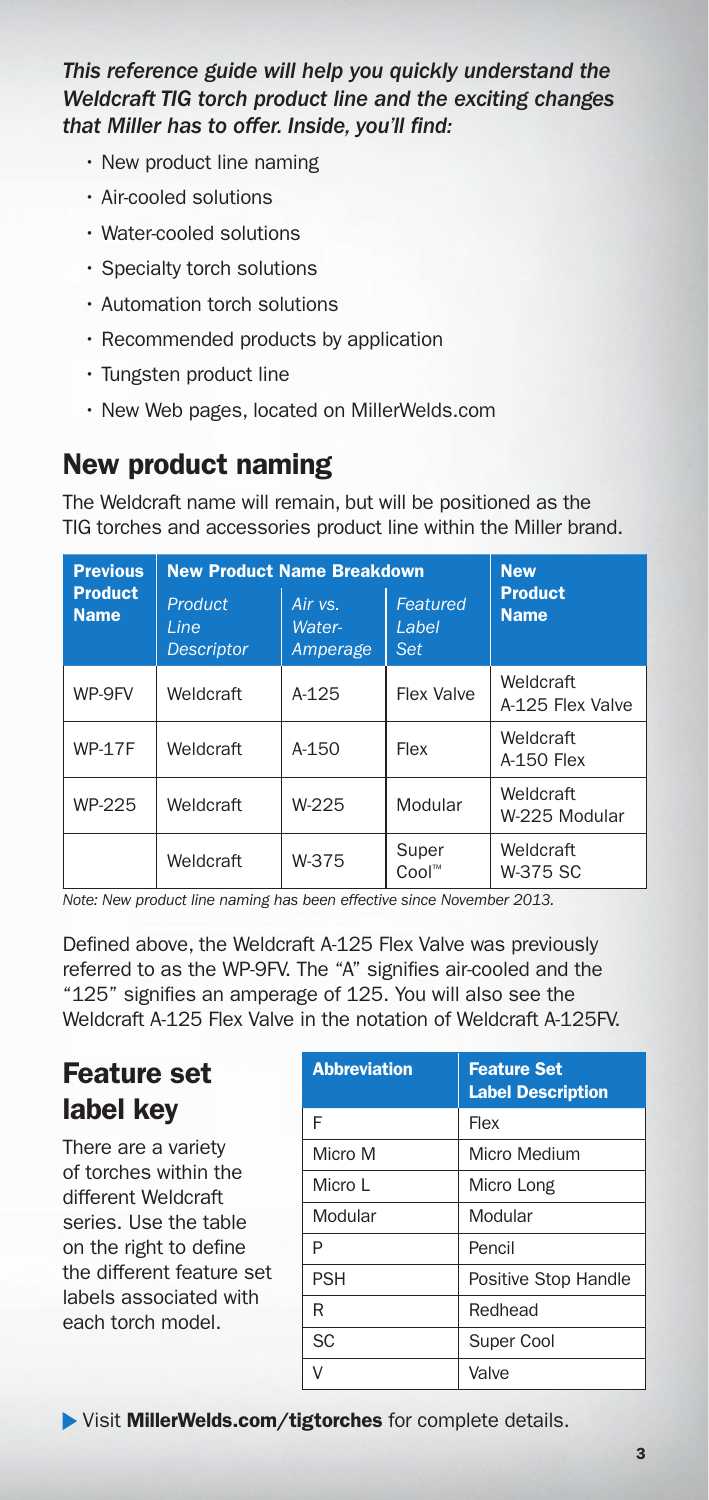# Air-Cooled Solutions

Achieve optimal control while welding diverse applications with Weldcraft™ air-cooled TIG torches. Reliable and cost effective, Weldcraft air-cooled TIG torches will meet your expectations even on the heaviest welding jobs.

| Old<br><b>Series</b><br><b>Name</b> | <b>New</b><br><b>Series</b><br><b>Name</b> | <b>Product</b><br><b>Model</b><br><b>Variations</b> | Part #<br>(Torch Body<br>Only) | <b>Electrode</b><br>Range             |  |
|-------------------------------------|--------------------------------------------|-----------------------------------------------------|--------------------------------|---------------------------------------|--|
| <b>WP-24</b>                        | Weldcraft                                  | A-80                                                | <b>WP-24</b>                   | $0.020 - 3/32$ in.                    |  |
|                                     | A-80                                       | A-80F                                               | <b>WP-24F</b>                  | $(0.5 - 2.4$ mm)                      |  |
|                                     |                                            | A-80FV                                              | WP-2FV                         |                                       |  |
| WP-9                                | Weldcraft                                  | A-125                                               | WP-9                           | $0.020 - 1/8$ in.                     |  |
|                                     | $A-125$                                    | A-125F                                              | WP-9F                          | $(0.5 - 3.2$ mm)                      |  |
|                                     |                                            | A-125V                                              | WP-9V                          |                                       |  |
|                                     |                                            | A-125FV                                             | WP-9FV                         |                                       |  |
|                                     |                                            | A-125P                                              | WP-9P                          |                                       |  |
|                                     |                                            | A-125F<br>Redhead™                                  | WP-R9F                         |                                       |  |
|                                     |                                            | A-125FV<br>Redhead™                                 | WP-R9FV                        |                                       |  |
| WP-17                               | Weldcraft<br>A-150                         | A-150                                               | <b>WP-17</b>                   | $0.020 - 1/8$ in.<br>$(0.5 - 3.2$ mm) |  |
|                                     |                                            | A-150F                                              | <b>WP-17F</b>                  |                                       |  |
|                                     |                                            | A-150V                                              | <b>WP-17V</b>                  |                                       |  |
|                                     |                                            | A-150FV                                             | <b>WP-17FV</b>                 |                                       |  |
|                                     |                                            | A-150F<br>Redhead <sup>™</sup>                      | WP-R17F                        |                                       |  |
|                                     |                                            | A-150FV<br>Redhead <sup>™</sup>                     | WP-R17FV                       |                                       |  |
|                                     |                                            | A-150PSH                                            | WP-17-PSH                      |                                       |  |
|                                     |                                            | A-150VPSH                                           | WP-17V-PSH                     |                                       |  |
| <b>WP-26</b>                        | Weldcraft<br>A-200                         | A-200                                               | <b>WP-26</b>                   | $0.020 - 5/32$ in.                    |  |
|                                     |                                            | A-200F                                              | <b>WP-26F</b>                  | $(0.5 - 4$ mm)                        |  |
|                                     |                                            | A-200V                                              | <b>WP-26V</b>                  |                                       |  |
|                                     |                                            | A-200FV                                             | <b>WP-26FV</b>                 |                                       |  |
|                                     |                                            | A-200F<br>Redhead™                                  | WP-R26F                        |                                       |  |
|                                     |                                            | A-200FV<br>Redhead™                                 | WP-R26FV                       |                                       |  |

#### Air-cooled torches

| F | Flex  |
|---|-------|
| V | Valve |

M Medium

P Pencil

- **V** Valve<br>**FV** Flex V Flex Valve
- **PSH** Positive Stop Handle

L Long

SC Super Cool™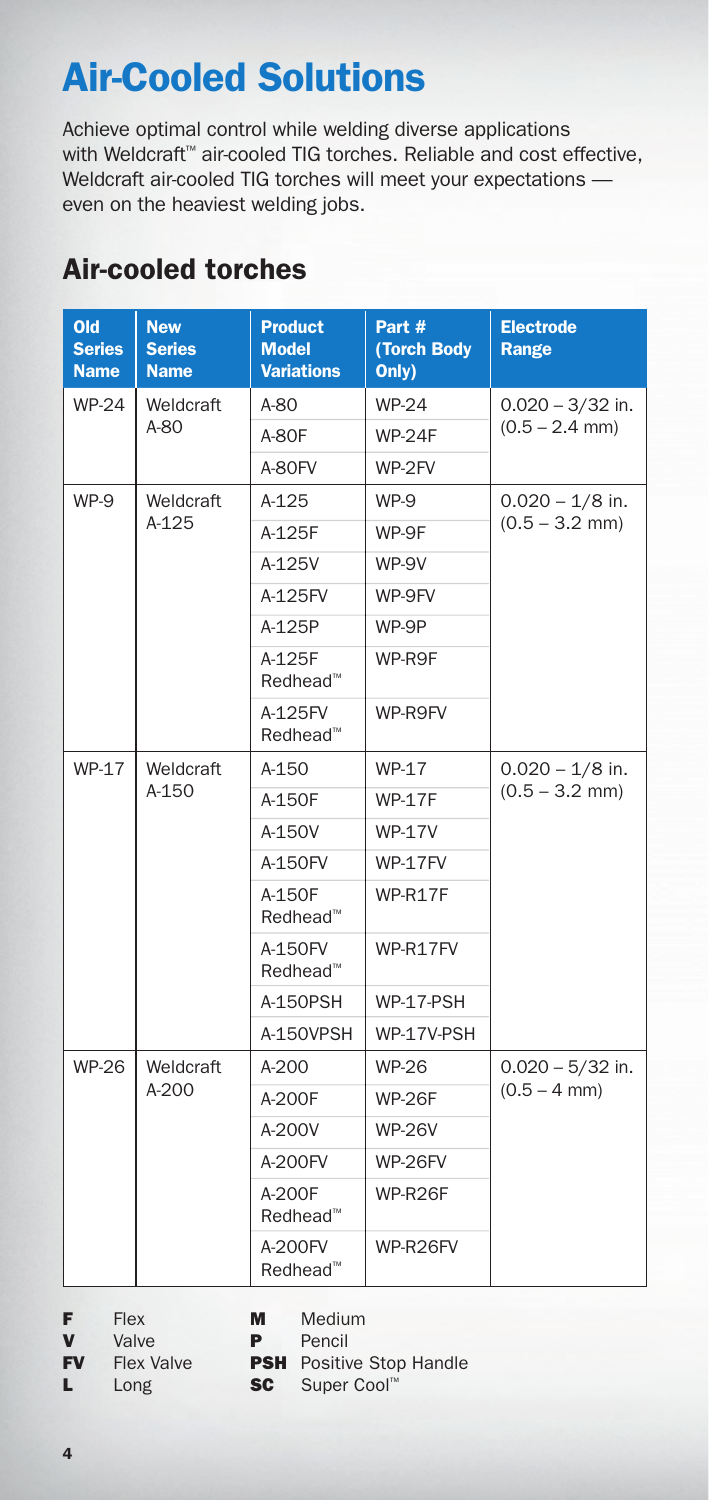

The Weldcraft A-150 torch is one of many versatile and innovative air-cooled torches designed for maximum operator comfort. A costeffective alternative to water-cooled systems, the Weldcraft A-150 can be used in a variety of applications.



The Weldcraft A-200 Valve combines dependability with top performance and is designed for heavy-duty welding applications. The gas valve advances its capabilities by providing better control and effortless adjustments for the flow of shielding gas.



The Weldcraft A-125 Flex torch delivers optimal control for welding thin-gauge materials, especially in hard-to-reach places. The lightweight body helps reduce operator fatigue and downtime, and helps increase comfort across a diverse range of welding applications.

#### Recommended system solutions

Pairing various Weldcraft air-cooled torches with these select Miller® machines is ideal for optimal welding performance.







Maxstar® 150



PipeWorx™ 400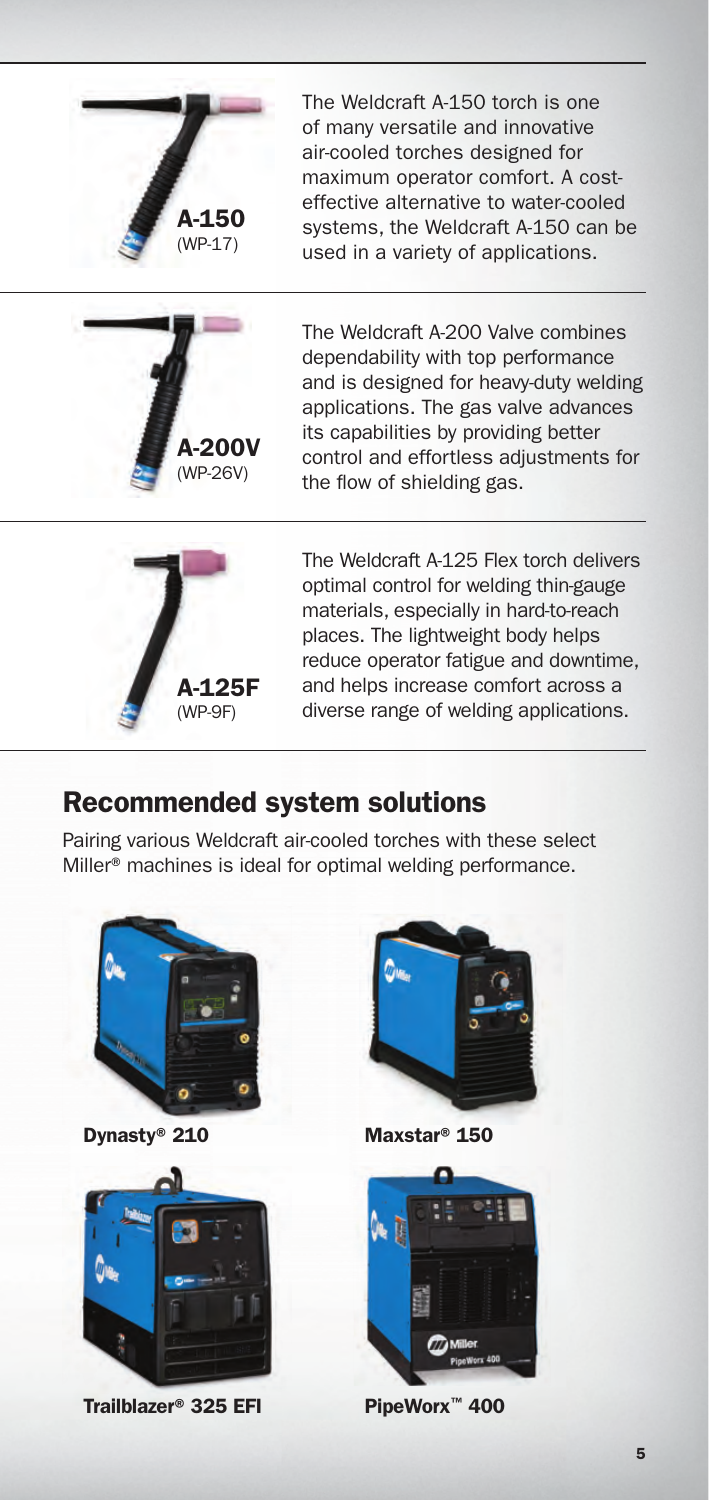## Water-Cooled Solutions

Weldcraft™ water-cooled TIG torches let operators weld with more power and comfort. With these reliable torches, you'll be able to manage your most demanding applications while minimizing overheating to get the job done. Water-cooled torches provide the option of adding a more efficient cooling system to your jobsite without increasing torch size, and can extend torch life with an around-the-head cooling design.

#### Water-cooled torches

| Old<br><b>Series</b><br><b>Name</b> | <b>New</b><br><b>Series</b><br><b>Name</b> | <b>Product</b><br><b>Model</b><br><b>Variations</b> | Part #<br>(Torch<br><b>Body Only)</b> | <b>Electrode</b><br>Range              |  |
|-------------------------------------|--------------------------------------------|-----------------------------------------------------|---------------------------------------|----------------------------------------|--|
| WP-125                              | Weldcraft<br>W-125                         | W-125M<br>Micro                                     | <b>WP-125M</b>                        | $0.040 - 3/32$ in.<br>$(1.0 - 2.4$ mm) |  |
|                                     | MicroTig <sup>™</sup>                      | W-125L<br>Micro                                     | <b>WP-125L</b>                        |                                        |  |
| <b>WP-24W</b>                       | Weldcraft<br>W-180                         | W-180                                               | <b>WP-24W</b>                         | $0.020 - 3/32$ in.<br>$(0.5 - 2.4$ mm) |  |
| <b>WP-25</b>                        | Weldcraft<br>W-200<br>Pencil Flex          | <b>W-200PF</b>                                      | <b>WP-25</b>                          | $0.020 - 5/32$ in.<br>$(0.5 - 4$ mm)   |  |
| <b>WP-20P</b>                       | Weldcraft<br>W-225 Pencil                  | W-225P                                              | <b>WP-20P</b>                         | $0.020 - 1/8$ in.<br>$(0.5 - 3.2$ mm)  |  |
| WP-20                               | Weldcraft<br>W-250                         | W-250                                               | <b>WP-20</b>                          | $0.020 - 1/8$ in.<br>$(0.5 - 3.2$ mm)  |  |
|                                     |                                            | <b>W-250V</b>                                       | <b>WP-20V</b>                         |                                        |  |
| WP-280                              | Weldcraft<br>W-280<br>Super Cool™          | <b>W-280SC</b>                                      | 301251                                | $0.020 - 1/8$ in.<br>$(0.5 - 3.2$ mm)  |  |
| <b>WP-18</b>                        | Weldcraft<br>W-350                         | W-350                                               | <b>WP-18</b>                          | $0.020 - 5/32$ in.<br>$(0.5 - 4$ mm)   |  |
|                                     |                                            | W-350V                                              | <b>WP-18V</b>                         |                                        |  |
|                                     | Weldcraft<br>W-375<br>Super Cool           | <b>W-375SC</b>                                      | 301253                                | $0.020 - 1/8$ in.<br>$(0.5 - 3.2$ mm)  |  |
| WP-<br>18SC                         | Weldcraft<br>W-400<br>Super Cool           | <b>W-400SC</b>                                      | <b>WP-18SC</b>                        | $0.020 - 3/16$ in.<br>$(0.5 - 4.8$ mm) |  |
| CS410                               | Weldcraft<br>W-410                         | $W-410$                                             | <b>CS410A</b>                         | $0.020 - 5/32$ in.<br>$(0.5 - 4$ mm)   |  |
| WP-12                               | Weldcraft<br>W-500                         | W-500                                               | WP-12                                 | $1/16 - 1/4$ in.<br>$(1.6 - 6.4$ mm)   |  |

F Flex

**V** Valve

P Pencil<br>PF Pencil Pencil Flex

**FV** Flex Valve

**PSH** Positive Stop Handle SC Super Cool™

L Long M Medium

6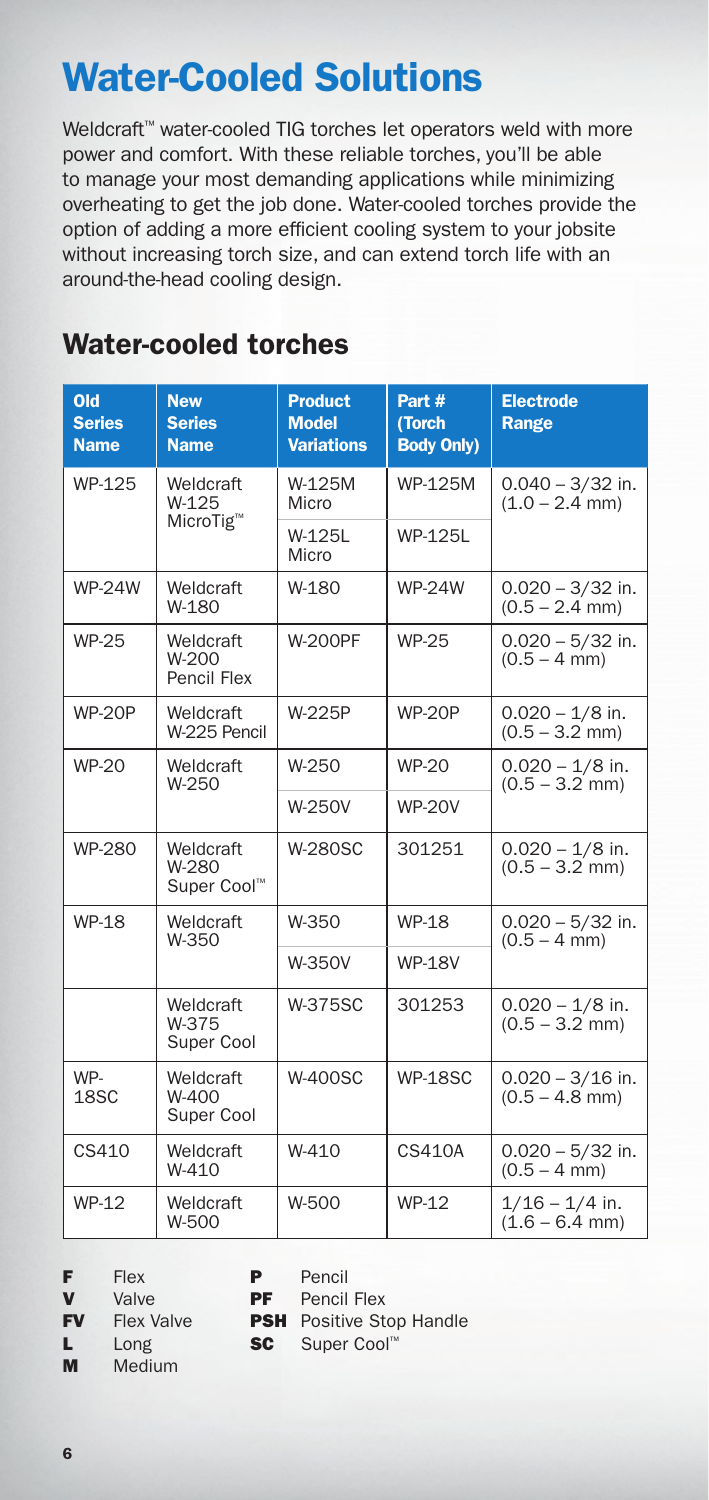

The Weldcraft W-250 torch provides consistent performance and is designed for extended torch life. The efficient around-the-head cooling design minimizes downtime due to overheating, and is constructed for the operator's satisfaction.



The Weldcraft W-280 Super Cool™ torch has a reliable water-cooled design engineered for high-amperage, demanding applications. The innovative Super Cool technology covers additional surface area on the torch to increase cooling efficiency and capacity.



The Weldcraft W-375 Super Cool torch is a consistent and flexible torch designed for demanding applications with higheramperage output. Its double lip back cap seal improves high frequency shielding and reduces gas leakage to help produce superior results.

#### Recommended system solutions

Pairing various Weldcraft water-cooled torches with these select Miller power source packages is ideal for optimal welding performance.



Dynasty® 280 DX Complete Wireless Package



Dynasty® 350 Water-Cooled Package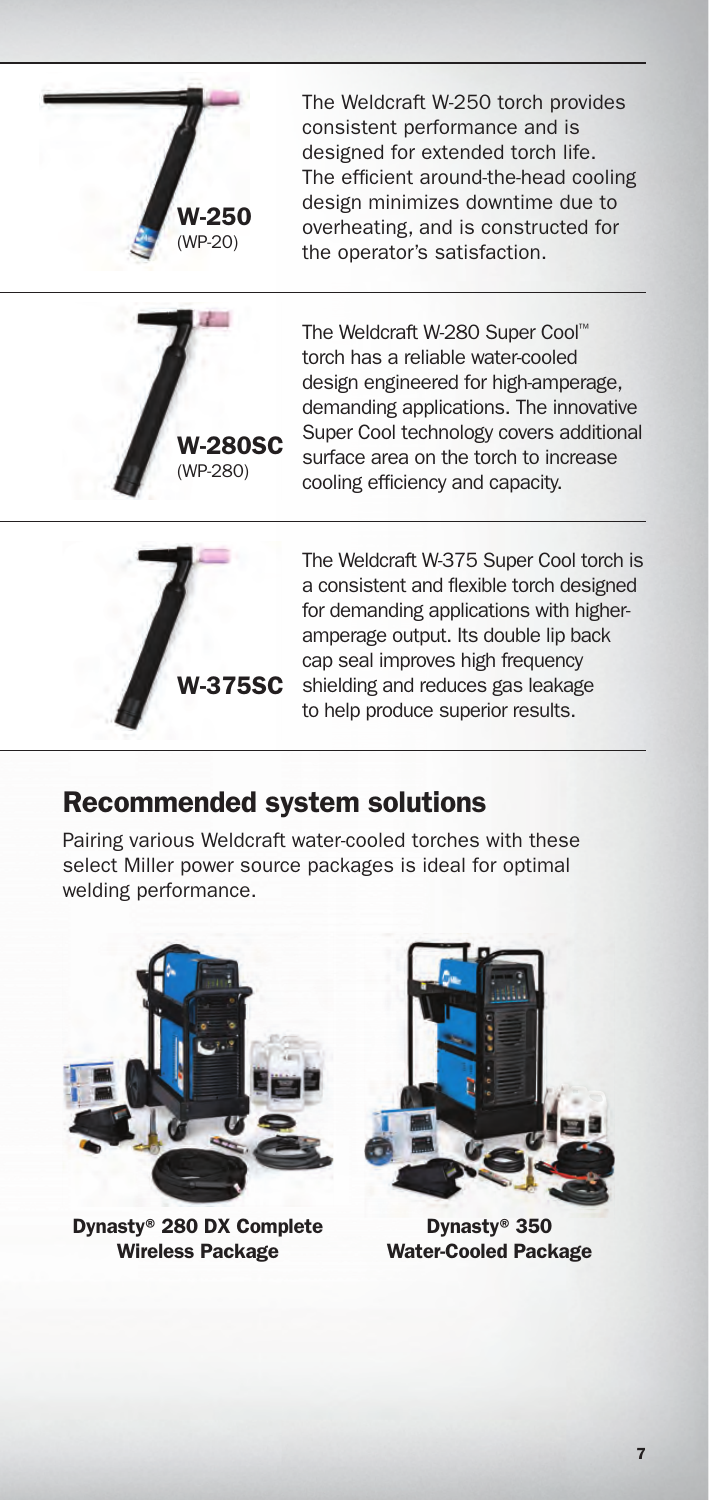## Specialty Torch Solutions

Handle your most difficult welding applications with Weldcraft<sup>™</sup> specialty torches. The modular torches can be customized into multiple configurations for various welding applications and angles, helping reduce not only downtime from torch changeovers, but also the cost of maintaining a larger torch inventory.

| Old<br><b>Series</b><br><b>Name</b> | <b>New</b><br><b>Series</b><br><b>Name</b> | <b>Product</b><br><b>Model</b><br><b>Variations</b> | Part #<br>(Torch Body<br>Only) | <b>Electrode</b><br>Range              |
|-------------------------------------|--------------------------------------------|-----------------------------------------------------|--------------------------------|----------------------------------------|
| WP-150                              | Weldcraft<br>$A - 150$<br>Modular          | $A-150$<br>Modular                                  | WP-150                         | $0.040 - 3/32$ in.<br>$(1.0 - 2.4$ mm) |
|                                     |                                            | A-150<br>Modular<br>Valve                           | <b>WP-150V</b>                 |                                        |
| WP-200                              | Weldcraft<br>$A-200$<br>Modular            | $A-200$<br>Modular                                  | WP-200                         | $0.020 - 5/32$ in.<br>$(0.5 - 4$ mm)   |
|                                     |                                            | $A-200$<br>Modular<br>Valve                         | <b>WP-200V</b>                 |                                        |
| WP-225                              | Weldcraft<br>W-225<br>Modular              | W-225<br>Modular                                    | WP-225                         | $0.020 - 5/32$ in.<br>$(0.5 - 4$ mm)   |
| WP-125                              | Weldcraft<br>W-125<br>Micro                | W-125L                                              | <b>WP-125L</b>                 | $0.040 - 3/32$ in.                     |
|                                     |                                            | W-125M                                              | <b>WP-125M</b>                 | $(1.0 - 2.4$ mm)                       |
| WP-12                               | Weldcraft<br>W-500                         | W-500                                               | WP-12                          | $1/16 - 1/4$ in.<br>$(1.6 - 6.4$ mm)   |

#### Specialty torches

- F Flex
- **V** Valve<br>FV Flex V
- Flex Valve
- L Long
- M Medium
- P Pencil
- **PSH** Positive Stop Handle
- SC Super Cool™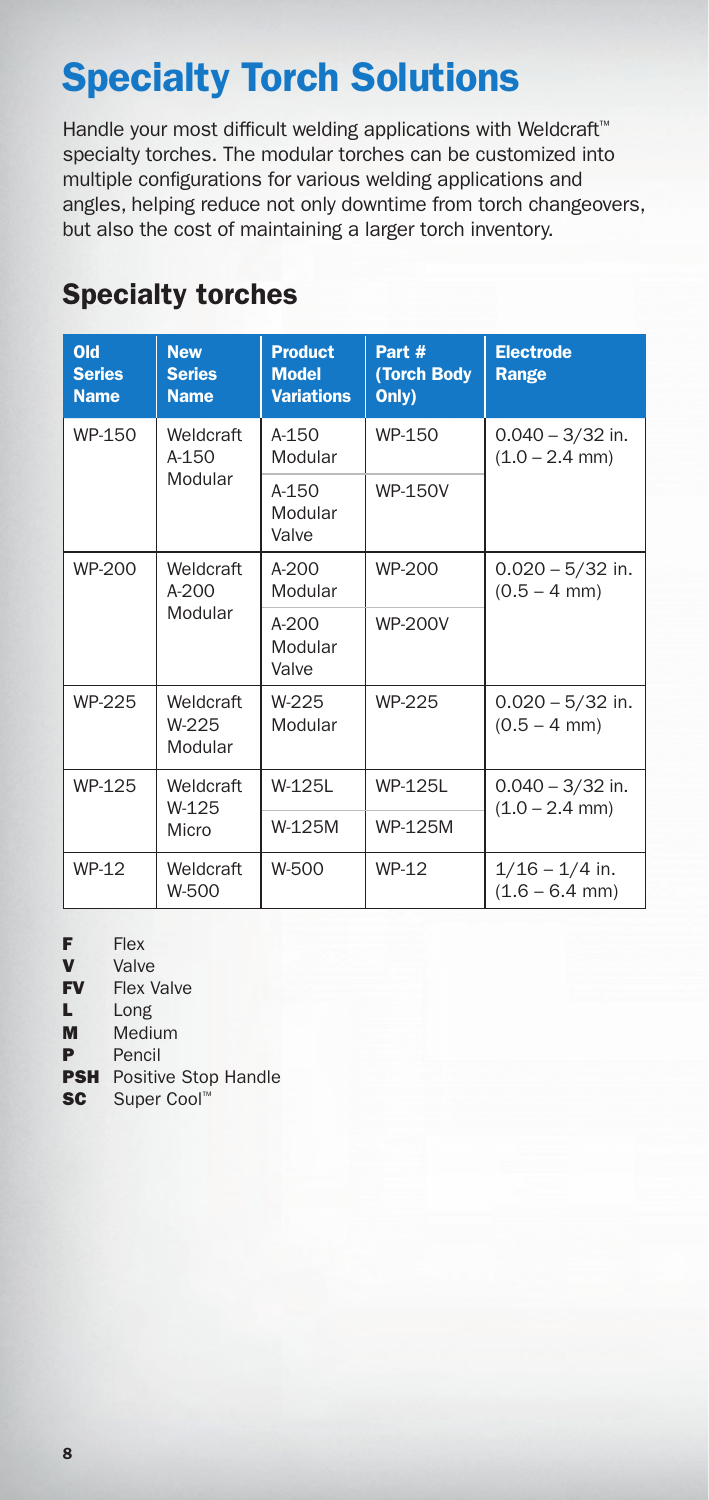### Showcase of the Weldcraft A-150 Modular torch's interchangeable heads

See Weldcraft Modular spec sheet for full details on specialty torches, consumables and applicable accessories.



# Automation Torch Solutions

The Weldcraft product line includes a wide range of automation torches to provide outstanding durability on any mechanized application.

#### Automation torches

| Old<br><b>Series</b><br><b>Name</b> | <b>New</b><br><b>Series</b><br><b>Name</b> | <b>Product</b><br><b>Model</b><br><b>Variations</b> | Part #<br>(Torch Body<br>Only) | <b>Electrode</b><br>Range              |
|-------------------------------------|--------------------------------------------|-----------------------------------------------------|--------------------------------|----------------------------------------|
| <b>WP-23A</b>                       | Weldcraft<br>$A-1.50$<br>Automation        |                                                     | <b>WP-23A</b>                  | $0.040 - 3/32$ in.<br>$(1.0 - 2.4$ mm) |
| <b>WP-22A</b>                       | Weldcraft<br>W-250<br>Automation           |                                                     | <b>WP-22A</b>                  | $0.040 - 1/8$ in.<br>$(1.0 - 3.2$ mm)  |
| <b>WP-18P</b>                       | Weldcraft<br>W-500<br>Pencil<br>Automation |                                                     | <b>WP-18P</b>                  | $0.020 - 5/32$ in.<br>$(0.5 - 4.0$ mm) |
| <b>WP-27</b>                        | Weldcraft<br>W-500<br>Series<br>Automation | <b>W-500A</b><br>Automation                         | <b>WP-27A</b>                  | $0.040 - 1/4$ in.<br>$(1.0 - 6.4$ mm)  |
|                                     |                                            | <b>W-500B</b><br>Automation                         | <b>WP-27B</b>                  |                                        |
| WP-<br>27BHD                        | Weldcraft<br>W-900<br>Automation           |                                                     | WP-27BHD                       | $0.040 - 1/4$ in.<br>$(1.0 - 6.4$ mm)  |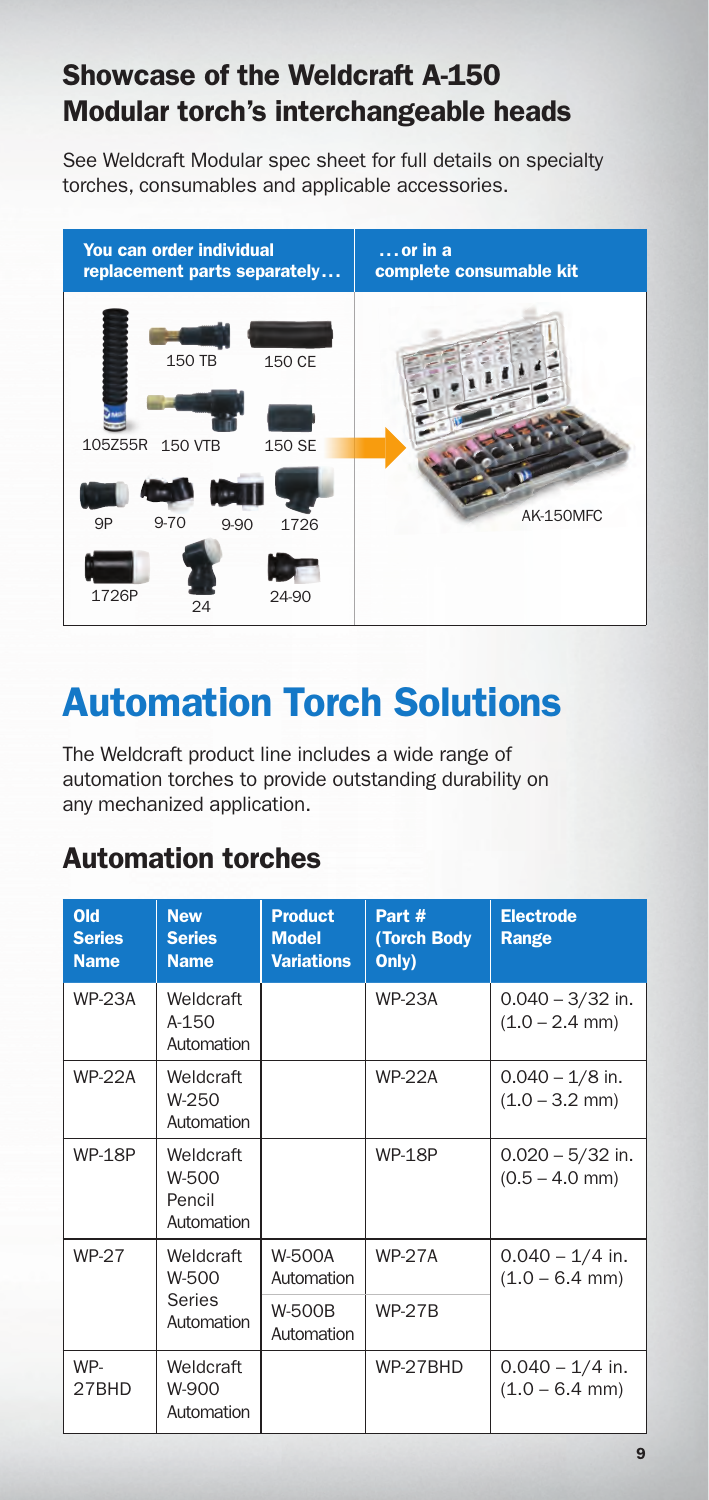# Applications

Miller values a complete system solution approach to ensure that our customers receive the best products for their welding applications. Below are Miller weld engineers' recommended air-cooled and water-cooled torches for various general market applications.

### Applications

| <b>Applications</b>        | <b>Air-Cooled</b><br><b>Torch Package</b><br>(Part H) | <b>Water-Cooled</b><br><b>Torch Package</b><br>(Part H)                                                                            |
|----------------------------|-------------------------------------------------------|------------------------------------------------------------------------------------------------------------------------------------|
| Aerospace                  | A-80 (WP-24)<br>A-125 (WP-9)<br>A-150 (WP-17)         | W-125 (WP-125)<br>W-180 (WP-24W)<br>W-200PF (WP-25)<br>W-250 (WP-20)<br>W-280 (WP-280)<br>W-375                                    |
| Automotive/<br>Motorsport  | A-80 (WP-24)<br>A-125 (WP-9)<br>A-150 (WP-17)         | W-225 (WP-225)<br>W-280 (WP-280)<br>W-350 (WP-18)<br>W-375                                                                         |
| Fabrication                | A-125 (WP-9)<br>A-150 (WP-17)<br>A-200 (WP-26)        | W-250 (WP-20)<br>W-280 (WP-280)<br>W-350 (WP-18)<br>W-375<br>W-400 (WP-18SC)<br>W-410 (CS410A)                                     |
| Manufacturing              | A-125 (WP-9)<br>A-150 (WP-17)<br>A-200 (WP-26)        | W-180 (WP-24W)<br>W-250 (WP-20)<br>W-280 (WP-280)<br>W-350 (WP-18)<br>W-375<br>W-410 (CS410A)                                      |
| Maintenance<br>& Repair    | A-125 (WP-9)<br>A-150 (WP-17)<br>A-200 (WP-26)        | W-125 (WP-125)<br>W-180 (WP-24W)<br>W-200PF (WP-25)<br>W-250 (WP-20)<br>W-280 (WP-280)<br>W-350 (WP-18)<br>W-375<br>W-410 (CS410A) |
| Pipe & Tube<br>Fabrication | A-125 (WP-9)<br>A-150 (WP-17)<br>A-200 (WP-26)        | W-280 (WP-280)<br>W-350 (WP-18)<br>W-375<br>W-410 (CS410A)                                                                         |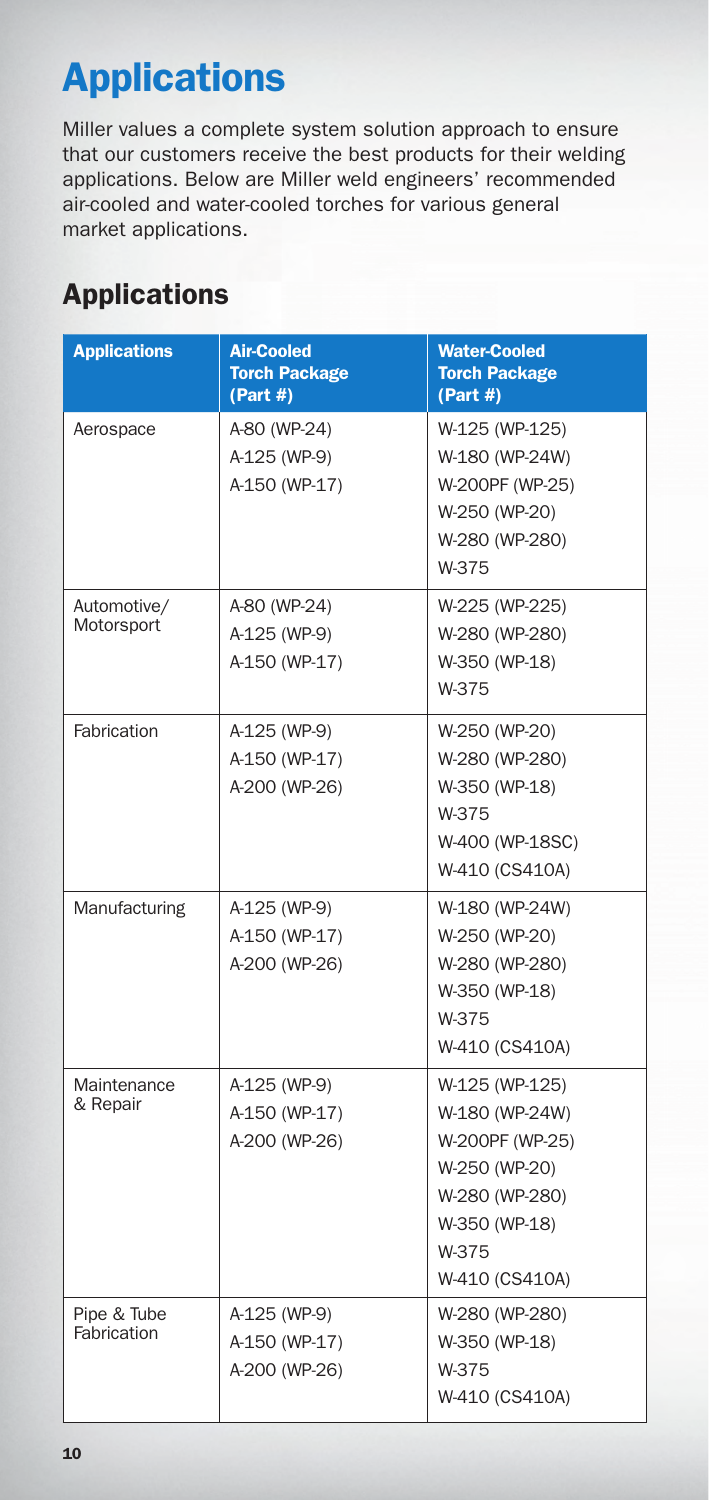# **Tungsten**

The Weldcraft™ product line contains a broad spectrum of high-quality tungsten electrodes to serve all your TIG welding needs.



### Tungsten electrodes

|                             | <b>Pure (EWP)</b>                                                                                                                                                          | 2% Ceriated<br>$(EWCe-2)$                                                                                                                             | 2%<br><b>Lanthanated</b><br>(EWLa-2)                                                                                                                                 | <b>Rare Earth</b><br>(EWG)                                                                                                      |
|-----------------------------|----------------------------------------------------------------------------------------------------------------------------------------------------------------------------|-------------------------------------------------------------------------------------------------------------------------------------------------------|----------------------------------------------------------------------------------------------------------------------------------------------------------------------|---------------------------------------------------------------------------------------------------------------------------------|
| Type                        | Forms a clean,<br>balled end<br>when heated<br>and provides<br>good arc<br>stability for AC<br>welding with<br>a balanced or<br>unbalanced<br>square wave<br>or sine wave. | Performs<br>well in DC<br>welding and<br>arc starting<br>at low-current<br>settings,<br>and offers<br>excellent<br>performance<br>in AC<br>processes. | Substitute for<br>2% Thoriated.<br>Similar<br>characteristics<br>to 1.5%<br>Lanthanated<br>with better<br>arc starting,<br>arc stability<br>and less tip<br>erosion. | Combines<br>the best of<br>all alloying<br>elements<br>and<br>provides<br>excellent<br>arc stability<br>in AC or DC<br>welding. |
| Old Color/<br>New Color     | No change/<br>Green                                                                                                                                                        | Orange/<br>Gray                                                                                                                                       | No change/<br>Dark blue                                                                                                                                              | Gray/<br>Light blue                                                                                                             |
|                             |                                                                                                                                                                            | 0.040(1.0)<br><b>WC040X7</b>                                                                                                                          | 0.040(1.0)<br><b>WL2040X7</b>                                                                                                                                        |                                                                                                                                 |
| Diameter in. (mm)<br>Part # | 1/16(1.6)<br>WP116X7                                                                                                                                                       | 1/16(1.6)<br>WC116X7                                                                                                                                  | 1/16(1.6)<br>WL2116X7                                                                                                                                                | 1/16(1.6)<br>WG116X7                                                                                                            |
|                             | 3/32 (2.4)<br>WP332X7                                                                                                                                                      | 3/32 (2.4)<br><b>WC332X7</b>                                                                                                                          | 3/32 (2.4)<br>WL2332X7                                                                                                                                               | 3/32 (2.4)<br><b>WG332X7</b>                                                                                                    |
|                             | 1/8(3.2)<br><b>WP018X7</b>                                                                                                                                                 | 1/8(3.2)<br><b>WCO18X7</b>                                                                                                                            | 1/8(3.2)<br><b>WL2018X7</b>                                                                                                                                          | 1/8(3.2)<br><b>WGO18X7</b>                                                                                                      |
|                             |                                                                                                                                                                            | 5/32(4.0)<br>WC532X7                                                                                                                                  | 5/32(4.0)<br>WL2532X7                                                                                                                                                |                                                                                                                                 |
| Application                 | AC<br>transformers                                                                                                                                                         | DC<br>AC inverters                                                                                                                                    | DC<br><b>AC</b> inverters                                                                                                                                            | DC<br><b>AC</b> inverters                                                                                                       |
| Alloying<br>Element         | None                                                                                                                                                                       | Cerium                                                                                                                                                | Lanthanum                                                                                                                                                            | Cerium,<br>Lanthanum,<br>Yttrium<br>and others                                                                                  |
| Composition                 | 99.5%<br>Tungsten<br>0.5% Other                                                                                                                                            | 97.3%<br>Tungsten<br>$1.8 - 2.2%$<br>Cerium<br>0.5% Other                                                                                             | 97.3% Tungsten<br>$1.8 - 2.2%$<br>Lanthanum<br>0.5% Other                                                                                                            | 97.3%<br>Tungsten<br>Balance:<br>Cerium.<br>Lanthanum,<br>Yttrium<br>and others                                                 |
| <b>Materials</b><br>Welded  | Aluminum<br>Magnesium                                                                                                                                                      | Carbon Steel<br><b>Stainless</b><br><b>Steel</b><br>Nickel Alloy<br>Titanium<br>Aluminum                                                              | Carbon Steel<br>Stainless Steel<br>Nickel Alloy<br>Titanium<br>Aluminum                                                                                              | All                                                                                                                             |